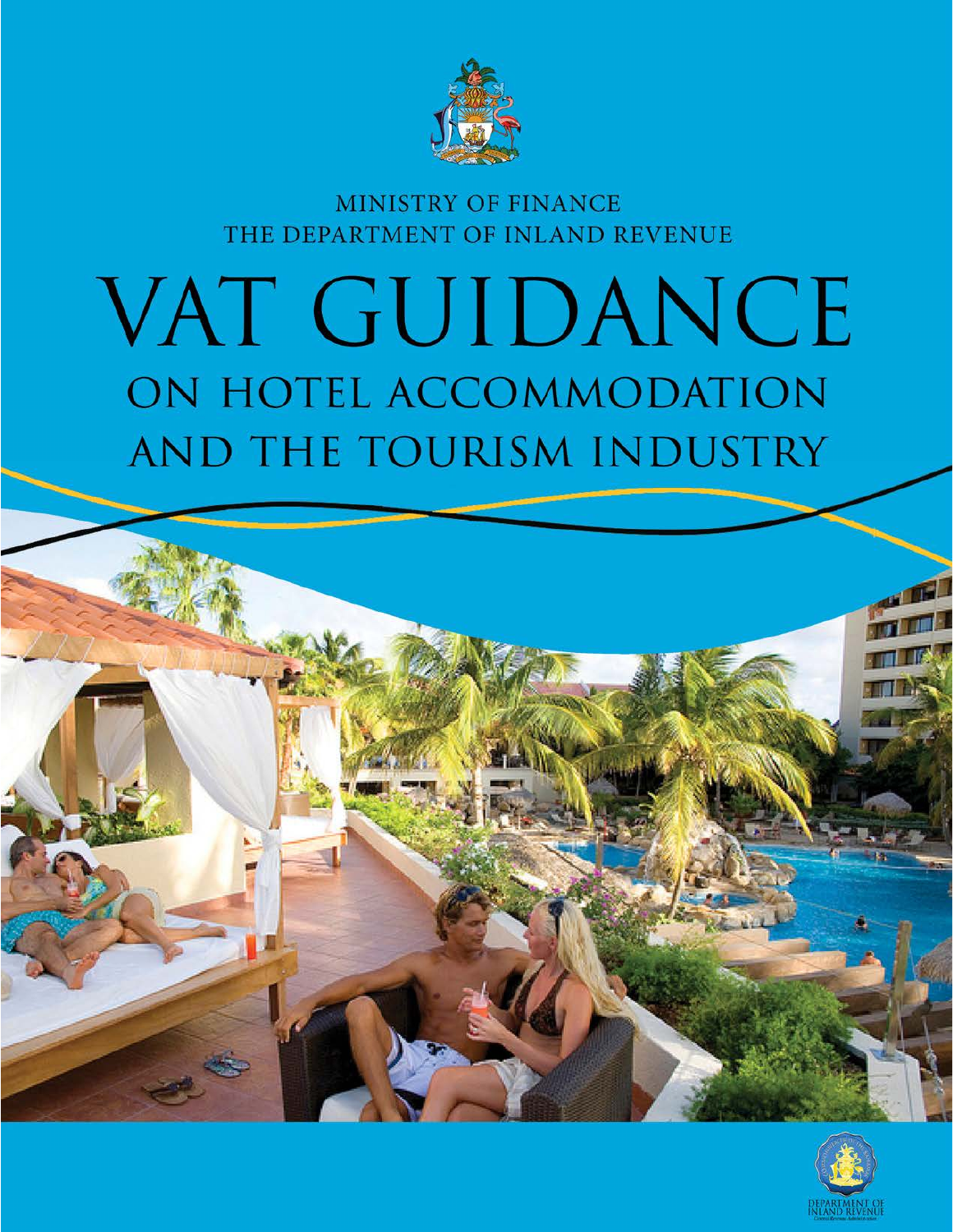#### **Introduction**

This guide is intended to provide businesses in the holiday accommodation and tourism industry with information about Value Added Tax ("VAT"). It should be read in conjunction with the Value Added Tax Act 2014 ("VAT Act") as amended, the Value Added Tax Regulations 2014 ("VAT Regulations"), the VAT Rules and The Bahamas General VAT Guide ("VAT Guide"), all of which can be found on the website of the Government of The Bahamas ("Government"). **If there is a discrepancy within the Guidance Note, the law will prevail in accordance with the VAT Act, Regulations and/or Rules.**

## **Who should read this guidance?**

You should read this guidance if you are providing, or intend to provide, hotel or other types of holiday accommodation and other tourism related services such as tours and dive operations in The Bahamas. Hotel accommodation includes accommodation in a condo or condo hotel, villa, timeshare property, holiday home, bed and breakfast, motel, boarding house, guest house, hostel or similar establishment. Supplies by tour operators include persons who provide tours, arrange bookings and packages sold by tour operators and travel agents directly or on behalf of the hotel.

#### **What is an Accommodation?**

The different types of accommodations are holiday and residential.

## **What is a Holiday Accommodation?**

For the purpose of this guide, holiday accommodation includes the provision of furnished sleeping accommodation in a condo, house, apartment or room where the accommodation is usually provided for short-term stays of less than 45 days. The VAT Regulations define a "hotel" as a hotel, motel, inn, boarding house, guest house, hostel, or similar establishment in which lodging is regularly or normally provided to five or more persons at a daily, weekly, monthly or another periodic charge.

#### **What is a Residential Accommodation?**

Residential accommodation is not holiday accommodation. Residential accommodation includes accommodation in a condo, house, apartment, timeshare, room, caravan, houseboat or tent where the accommodation is provided as a place of residence or abode for a person(s). In this respect, the accommodation is likely to be provided for more than 45 days.

**Disclaimer: VAT Guidance Notes do not supersede the VAT Act, VAT Regulations, or VAT Rules**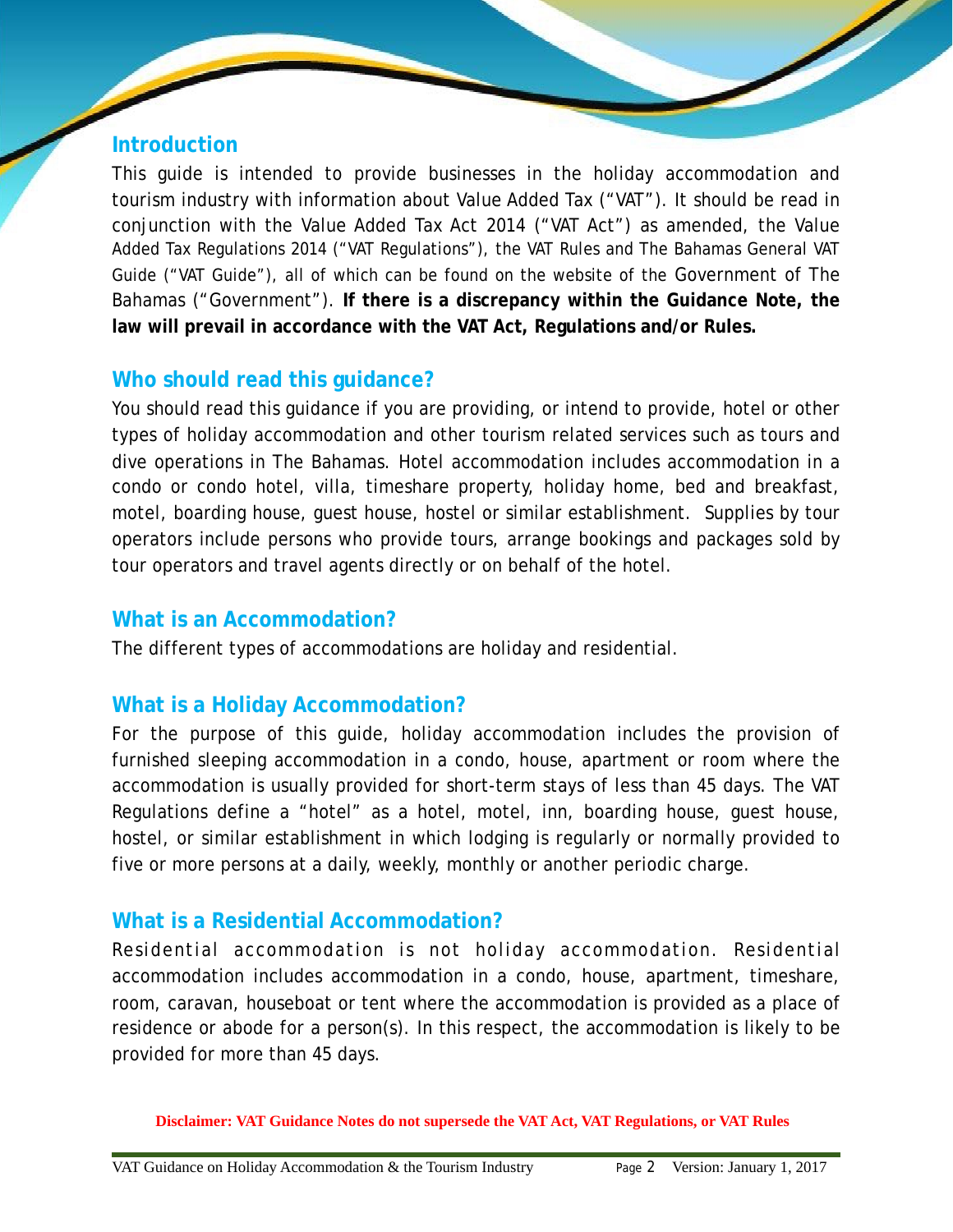#### **Is the supply of holiday accommodation subject to VAT?**

Yes. A supply of holiday accommodation is subject to VAT at the standard rate of 7.5%. For the avoidance of doubt, a supply of a condo that is part of a hotel complex, including a condo that is part of a rental pool, is made in the course or furtherance of a taxable activity regardless of the value of the taxable supplies associated with such condo within any period of ninety days.

# **Who should register for VAT?**

You should consult The Bahamas General VAT Guide on timing and other requirements for more information on registration.

## **What if a visitor wants to stay for 45 days or longer?**

Accommodation provided in a motel, inn, boarding house, guest house, hostel or similar establishment will be subject to VAT irrespective of the duration of the stay. Also where a non-resident has invested in a condo, timeshare or house under the International Persons Land Holding Act (Ch. 140), and the "permit" declares that the use of the property is for rental, the property will be treated as commercial and all supplies of accommodation will be subject to VAT at the standard rate (see Regulation 10). Properties which form part of a hotel or resort complex are subject to similar treatment. Regulation 10 makes it clear that stays of over 45 days are not treated as taxable commercial rental supplies, only when the properties are not classified as investment rental holdings of non-residents under the International Persons Land Holding Act.

#### **What if I supply other services with the accommodation?**

Hotels and similar establishments will often provide other services with the accommodation. Some examples are as follows:

- a charge for internet access in the room;
- a charge for extra TV channels;
- charges for viewing movies;
- an extra charge for a room with a balcony or with a better than standard view;
- a charge for the use of a child cot or crib;
- use of sporting facilities such as the gym, tennis courts or golf course;
- use of the spa;
- tours of the island;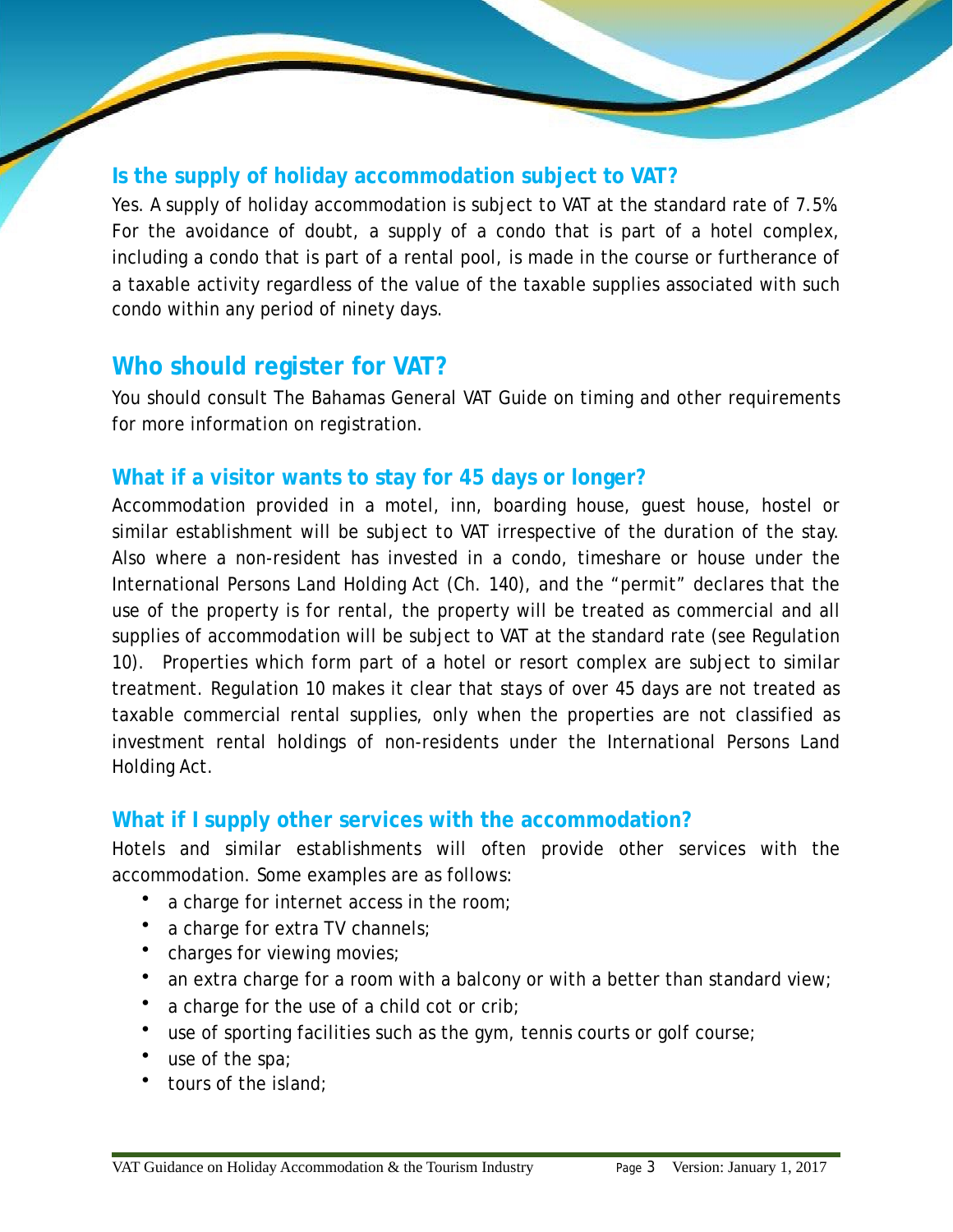- snorkeling or fishing;
- valet parking
- food and beverages supplied in restaurants;
- administration and service charges, including mandatory service charges; or
- resort levy

These services are also subject to VAT at the standard rate. VAT will not apply to gratuity that is collected exclusively for payment as part of employees' compensation.

## **What about functions and business facilities?**

Supplies of facilities for business meetings, merchandise displays, trade exhibitions, weddings, banquets and other such events are subject to VAT at the standard rate. The supply of food and drink at these events are also subject to VAT at 7.5%.

## **What is the VAT treatment of casino income?**

Games of chance, gambling and lotteries within the meaning of the Lotteries and Gaming Act are exempt from VAT. This means that you do not charge VAT on the provision of such activities. If you provide other facilities within the casino, you need to treat those as separate supplies and charge VAT once those supplies are subject to VAT. If you have a casino in your hotel you are restricted from recovering the VAT you incur on costs related to the casino (see The Bahamas General VAT Guide).

## **Exempt supplies**

- A) Supplies between hotel and related casino of the following items are exempt from VAT including:
	- Permanent staff (that do not require a work permit)
	- Accommodations, meals, service bar operations and other incidental services, provided on a complimentary basis by the casino to patrons.
- B) Importation of services by a casino in connection with overseas marketing

## **What about accommodation provided to yachts?**

Accommodation provided to yachts by way of berthing and mooring facilities is treated as rental of space and is subject to VAT at the standard rate.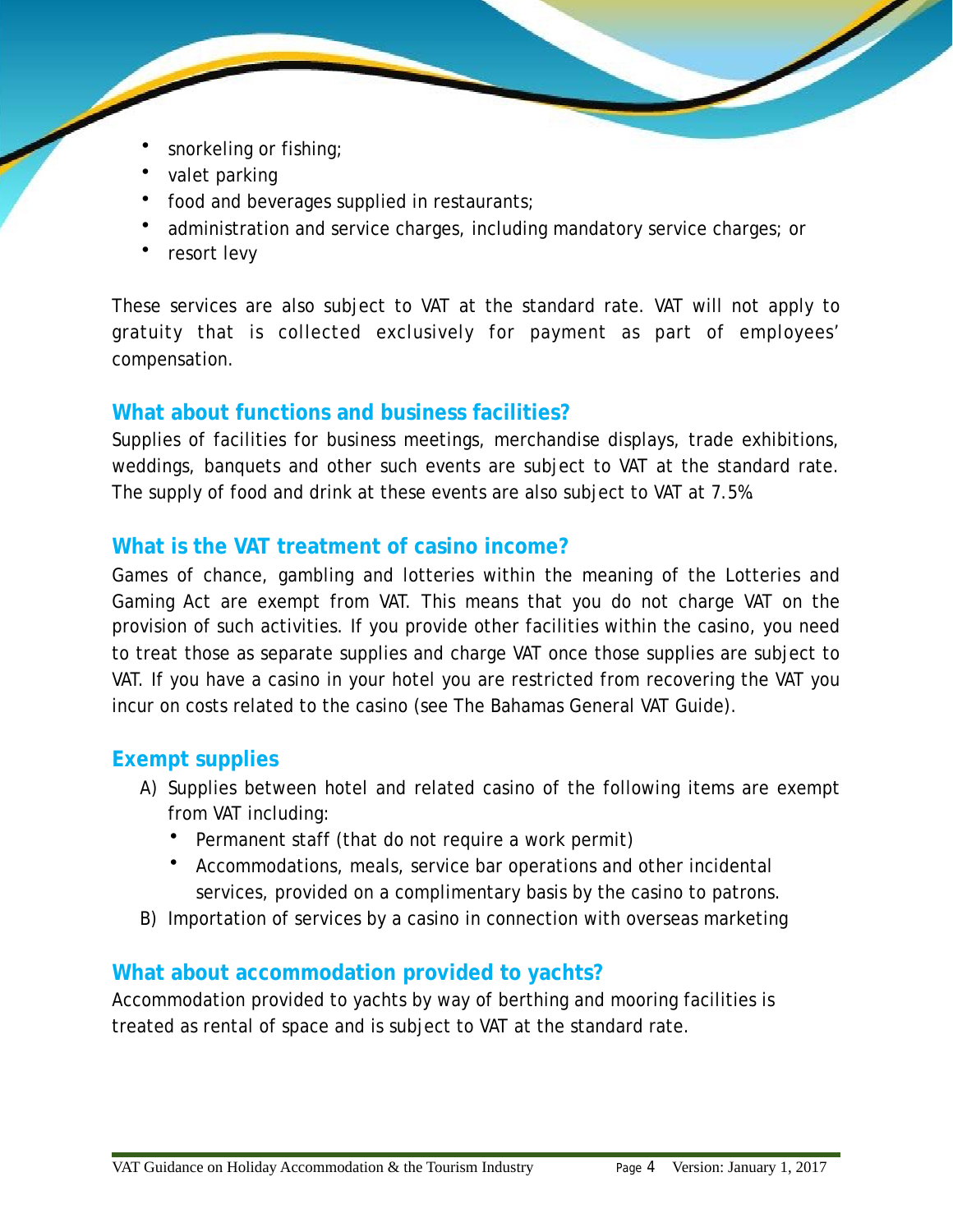## **What about other tourism related activities?**

Other tourism activities such as charter tours whether inland or at sea, diving and snorkeling are taxable and should be charged VAT at the standard rate of 7.5%.

# **What if a condo or similar accommodation is provided to visitors through a pool?**

Where the accommodation is provided in condos or other such accommodation that forms part of a pool or other collective rental arrangement, it is the administrator who is required to register for VAT. The administrator is treated as making the supply of the holiday accommodation, and possibly other services to the guests. However, if the condo pool administrator does not register and declare any VAT due as required, the condo owner will be responsible for charging, declaring and paying any VAT due. When determining whether the VAT threshold for registration has been exceeded the administrator of the pool should consider the collective income received from the rental of all the condos in the pool.

The supply by the owner of the condo to the administrator of the pool is considered to be a long-term supply and is not treated as a supply for VAT purposes, therefore, there is no requirement for the owner to register for VAT.

# **What if I own a condo and supply it directly to visitors, i.e. not through a pool?**

If you supply a condo or other such accommodation on a short-term basis you will be making taxable supplies and will need to consider whether there is a requirement to register for VAT. If the income from any taxable supply you make exceeds the VAT registration threshold of

\$100,000 within a 12 month period or you expect to exceed the threshold within the next 365 days you will be required to register for VAT. Once registered for VAT you will be required to charge VAT on any short-term supply of the accommodation. If you are registered for VAT you will be able to recover VAT on any costs that relate to your taxable supplies (see The Bahamas General VAT Guide). You may still voluntarily register if your supplies do not or will not exceed the VAT threshold.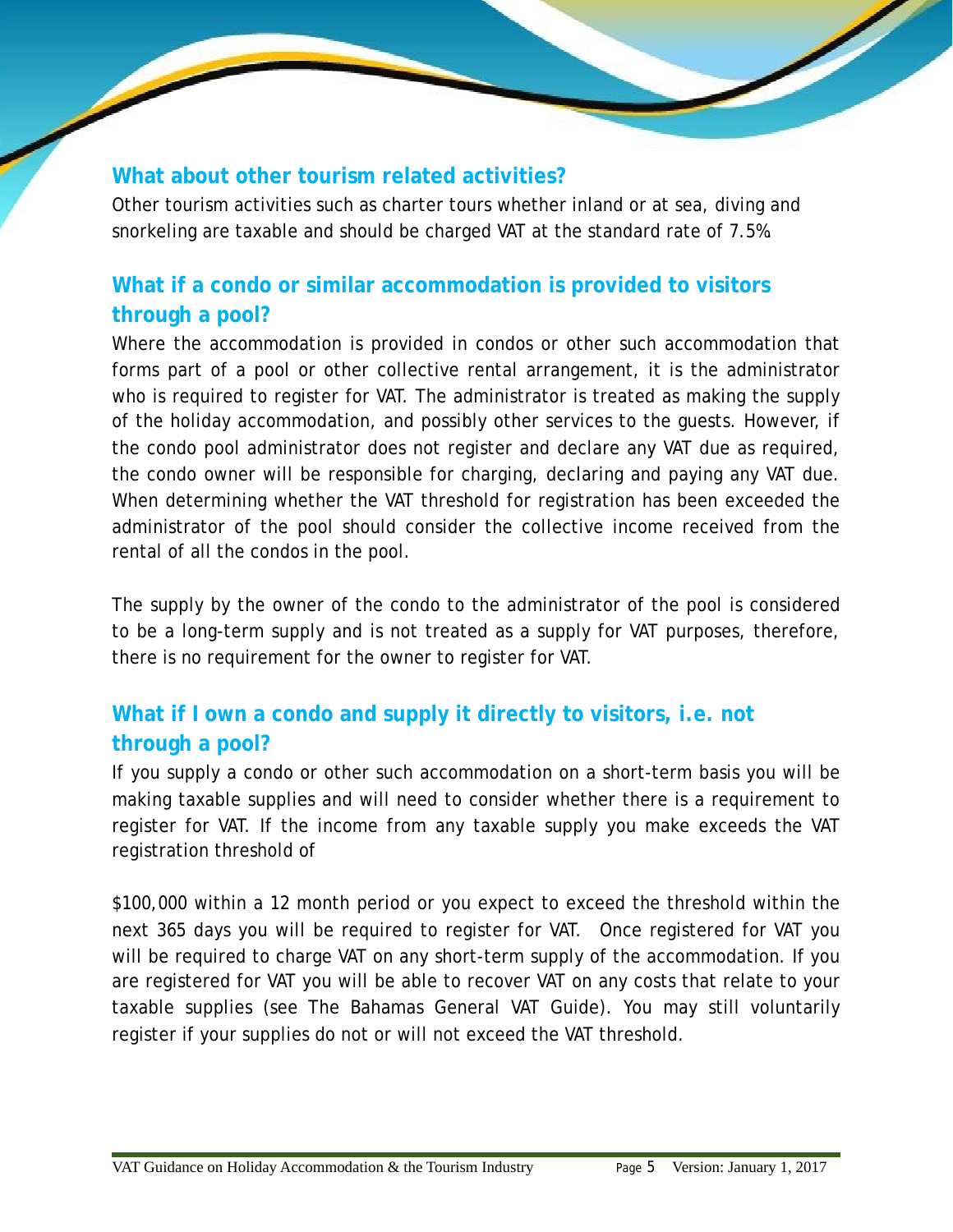#### **Tour packages sold to travel agents or tour operators.**

You should account for VAT on the wholesale price charged to the travel agent or operator for the accommodation or any other services provided. If the agent operates on a commission and charges you as the hotel operator, the commission is a supply of services by the tour operator to you. If the tour operator is in The Bahamas they will charge you VAT which you can recover provided it relates to taxable supplies. If the tour operator is located outside of The Bahamas and they charge you a commission on the sale of the hotel accommodation this is an imported service. For the VAT treatment of imported services (see section "Buying goods and services from suppliers outside The Bahamas.")

If the tour operator does not charge you commission but includes the commission in the cost of the holiday to the customer there is no further supply to you as the hotel operator, and as such you need take no further action. In this case, it is the net revenue recognized by the hotel and not the retail price paid by the client that is subject to VAT. The tour operator's retail supply in this instance is to the customer rather than to the hotel operator.

# **Packages, accommodation or flights sold by tour operators or travel agents.**

Travel agents in The Bahamas must charge VAT on any separate administration charge they make for processing a booking with a hotel or airline irrespective of the customer.

If they charge a commission to a hotel or airline that operates from The Bahamas they either charge VAT on the commission or treat the commission as VAT inclusive and apply the VAT fraction of 3/43.

Tour operators in The Bahamas that sell packages need to consider where their customer is resident and the location of the holiday to determine the VAT treatment.

- If they sell holiday packages where the accommodation is in The Bahamas to other tour operators or individuals that are outside The Bahamas the value of the package should be charged VAT at the standard rate of 7.5%;
- If they sell a package where the accommodation is in The Bahamas to a Bahamian resident or operator the value of the package will be subject to VAT at the standard rate of 7.5%;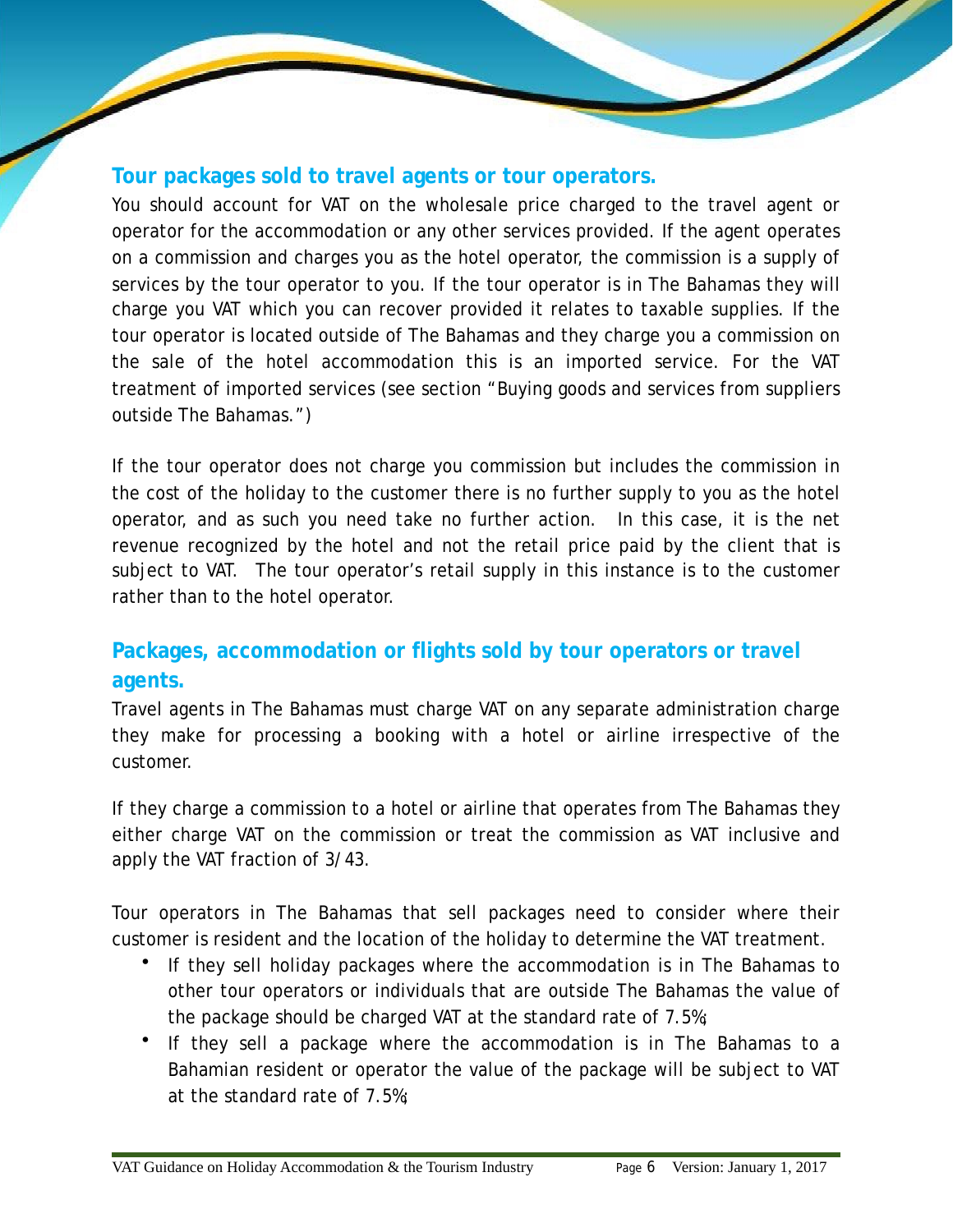- If they sell holiday packages where the accommodation is outside The Bahamas (irrespective of who is purchasing the package) both the commission and the package are zero-rated;
- If a tour operator in the Bahamas is asked by an overseas operator to put together a package on his behalf, the commission charge for that service will be zero rated; If a tour operator in The Bahamas is asked by a local operator to put together a package on his
- behalf, the commission charged for that service will be taxable at the standard rate of 7.5%.

#### **Should VAT be reported on complementary rooms and other services?**

Where rooms and services are provided free of charge as part of a marketing campaign, output VAT should be assessed using the fair market value. Fair market value is defined as the value that the supply will ordinarily fetch if sold to an ordinary customer. If rooms and supplies are donated to charities, as part of the fundraising activities of the charities, no output tax will be assessed.

Supplies by the hotel to the on-property casino will be exempt, where these are subsequently provided to the casino patrons on a complimentary basis.

#### **Should VAT be assessed on Promotion Board Levy?**

Output VAT should be reported on promotion board levy as it forms part of the overall taxable income of the hotel.

#### **Display of prices on menus in restaurants**

All prices should be displayed VAT inclusive. However, flexibility is given to dine-in facilities to include a note in the menu disclosing the additional amount of VAT that will be added to the bill, where the price is VAT exclusive. Dine-in restaurants outside of hotel properties will have a similar flexibility. Notation must appear on the menu to indicate the VAT rate of 7.5% that will apply on all items. This must be given the same prominence as announcements of mandatory gratuity.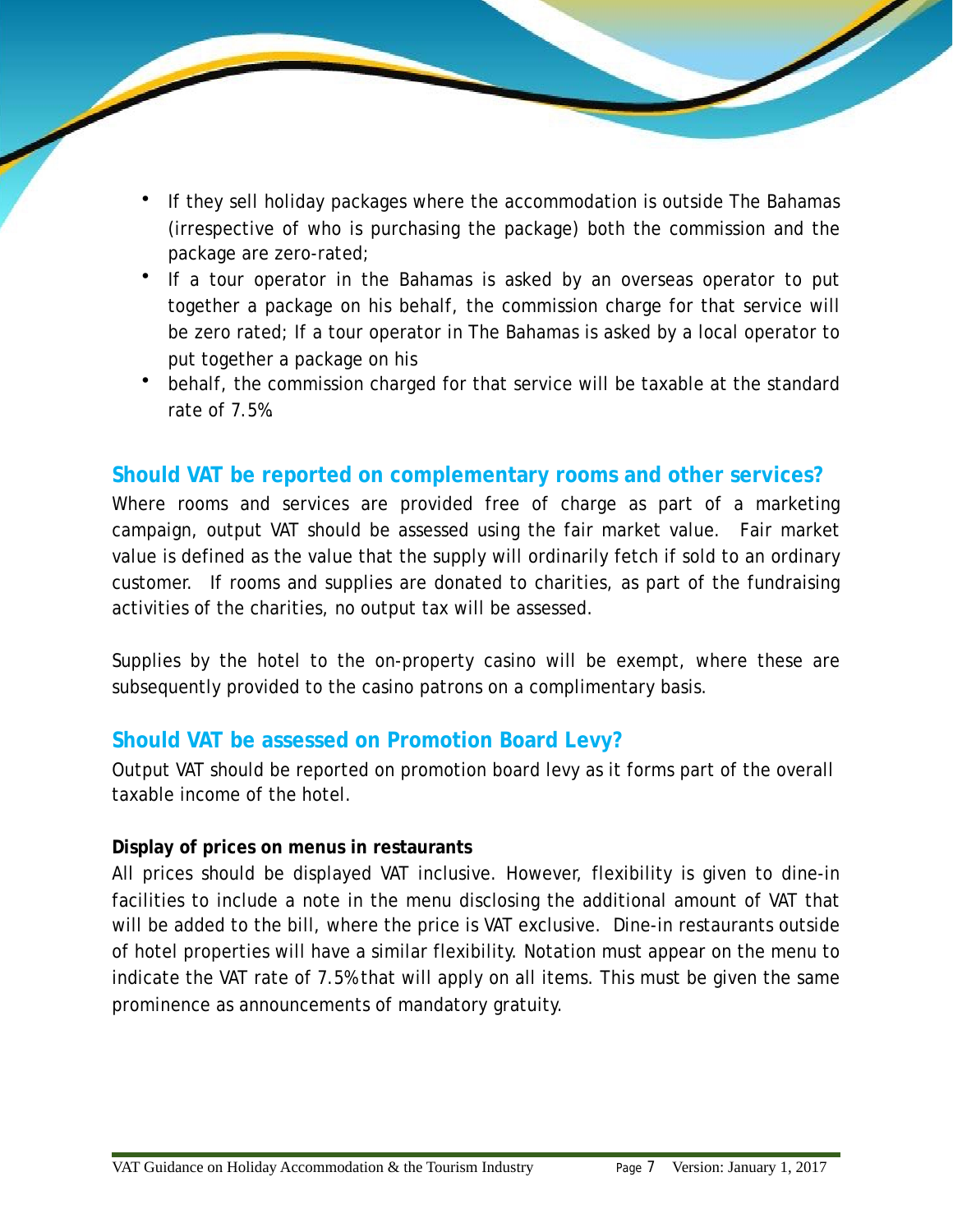## **ACCOUNTING FOR VAT TAXABLE SUPPLIES VAT Invoice and VAT Receipts**

For all taxable supplies you made, you must provide the buyer with a VAT invoice or VAT receipt. A VAT invoice is required when you make taxable supplies to another registrant. However, a VAT receipt should be given to any other person. Both must show certain information (see VAT Rule) and can be either in paper or electronic form. You do not need to produce an invoice on a computer if you do not have one. You can use a pre-printed invoice pad that has duplicate sheets, as long as the sheets are sequentially numbered. You can write in the specific details each time you issue an invoice.

## **Tax point or time of supply**

The "tax point" or "time of supply" is the date when a sale is considered to take place for VAT purposes. There are rules that tell you if this is the date of the actual supply; the date of the invoice or some other date, depending on the circumstances. For hotel purposes, the tax point is the first of the following, the night spent or payment is received.

It is important to put the correct date for the time of supply on your invoice because both you and your customer will need this information to make sure the VAT on the invoice is accounted for on the correct VAT Return.

You must issue invoices or receipts immediately upon a supply to enable the recipient of the supply to recover any VAT charged, if applicable.

The time of supply is the earliest of:

- the date an invoice is raised;
- receipt of payment;
- the date goods are delivered or made available to the recipient; or
- the date the performance of services is completed.

A tax point is not created when you receive a booking unless payment is received with the booking or you raise an invoice to request payment. Although payment of a deposit would normally create a tax point, if you receive a deposit for hotel or holiday accommodation you do not need to declare any VAT as output tax at the time the deposit is received. You should declare VAT on the total amount (including the deposit) when the customer pays or you raise an invoice, whichever occurs first.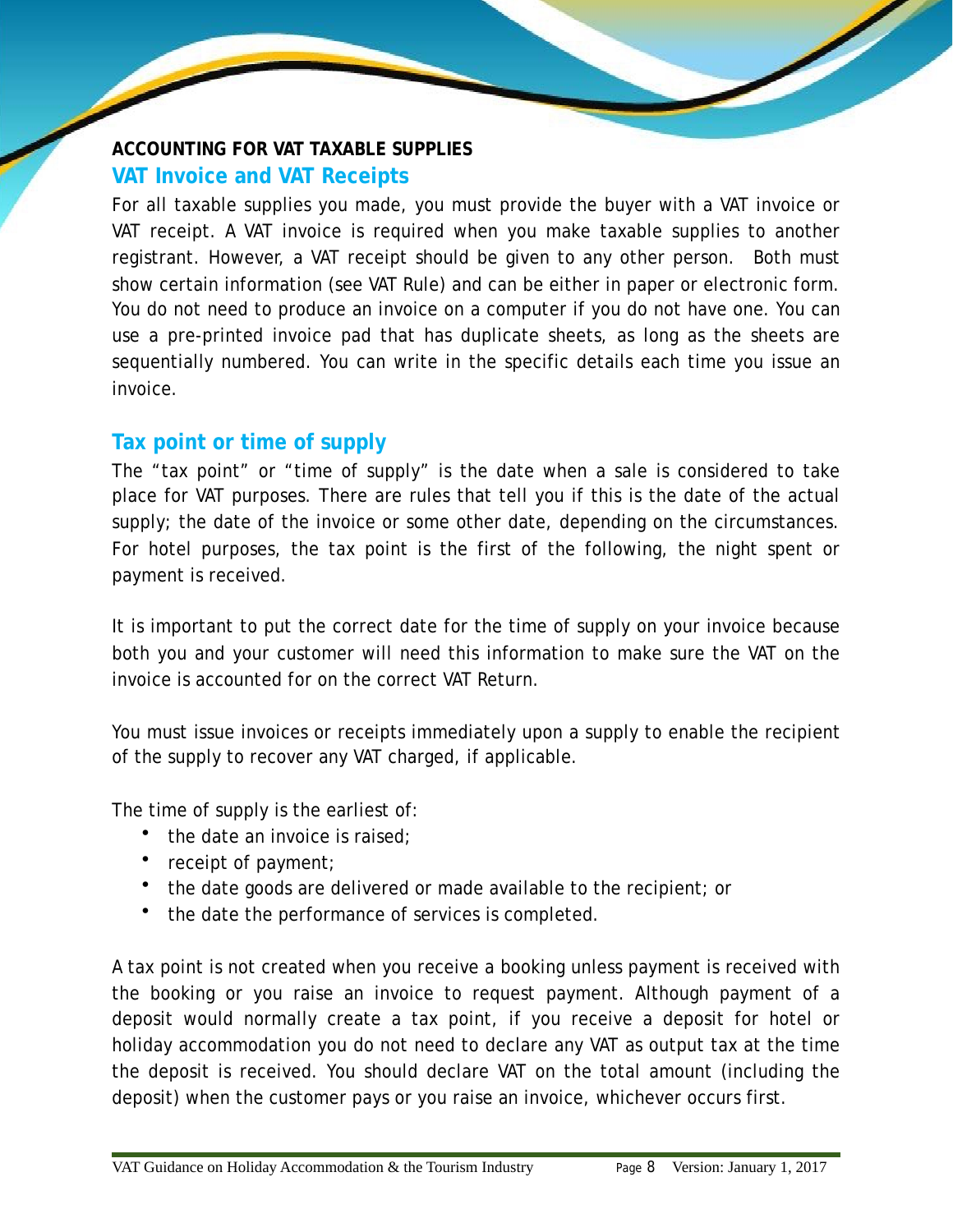If the customer cancels the booking and the deposit is forfeited then this is a taxable supply at the standard rate of VAT. The tax point will be at the time the booking is canceled.

If you receive payment in advance then VAT will become due on the whole payment at the time of payment.

Services in this sector are deemed to be rendered on a nightly basis, therefore, the time of supply is deemed to be when the revenue is recognized. For example, a guest who checks in on January 10, 2017, and checks out on February 6, 2017, VAT is reported for the period January  $10<sup>th</sup>$  to  $31<sup>st</sup>$  on the January VAT Return and for the period February 1 to 6, 2017, on the February VAT Return.

## **How do I account for VAT on the goods and services I supply?**

The VAT on your supplies is called output tax. You declare your output tax each month on your VAT Return. You must declare all sales which fall within the VAT period on the relevant VAT Return. For example, all sales that occur in March must be included on the March VAT Return.

Your input tax is offset against your output tax and you pay to the Comptroller of VAT ("Comptroller") the balance. Sometimes the input tax may exceed the output tax in which case you may be able to request a refund (see The Bahamas General VAT Guide).

## **Taxable value of your supply**

The general rule is that tax should be applied to the total amount you have charged your guests for any taxable goods or services you have supplied or will supply. This includes an amount charged for compulsory service charge. However, VAT will not be charged on any gratuity collected from guests on behalf of your staff, provided the full amount of the gratuity so collected is paid to the staff. Staff who receive the gratuity payment must be those who are directly involved in the delivery of service provided.

VAT is to be applied to all other incidental charges such as energy charge, levy, laundry, telephone. The provision of meals, snacks, drinks are also subject to VAT.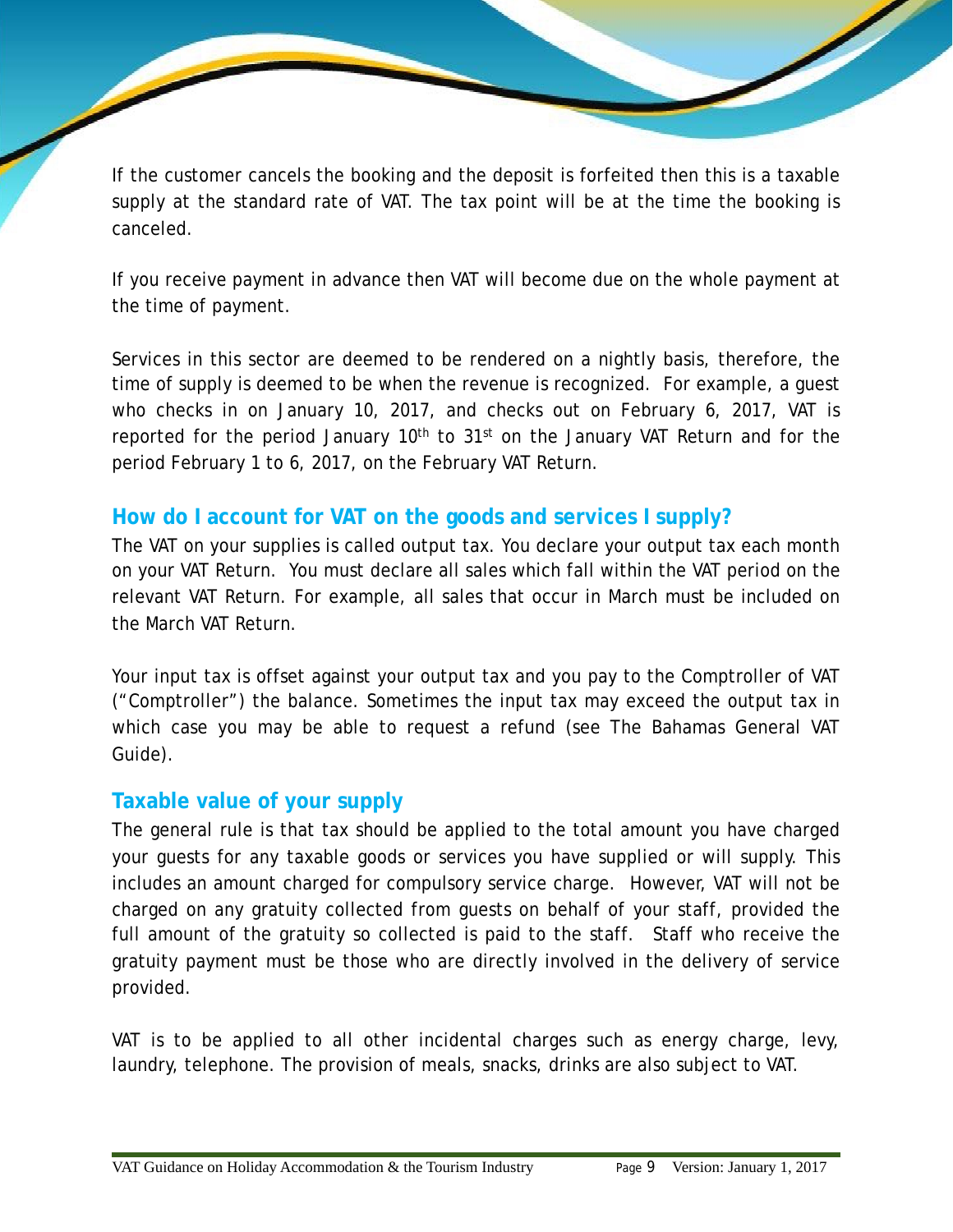Output VAT will not be assessed on free meals provided to staff. Output VAT will also not apply where staff is required to stay on property in connection with their duty and a room is provided.

The following example demonstrates how to calculate the value on which VAT is charged for hotel or holiday accommodation:

| Charges                     | \$     |
|-----------------------------|--------|
| Accommodation               | 200.00 |
| <b>Promotion Board Levy</b> | 20.00  |
| <b>Energy surcharge</b>     | 12.00  |
| Other facilities charges    | 20.00  |
| Sub-total                   | 252.00 |
| VAT @ 7.5%                  | 18.90  |
|                             |        |
| <b>Total charges</b>        | 270.90 |
| Maid Gratuity \$10/day      | 10.00  |
| <b>Total invoice</b>        | 280.90 |

For the purpose of the above, VAT is applied to all charges except the gratuity (which is a percentage of accommodation only) paid to the staff.